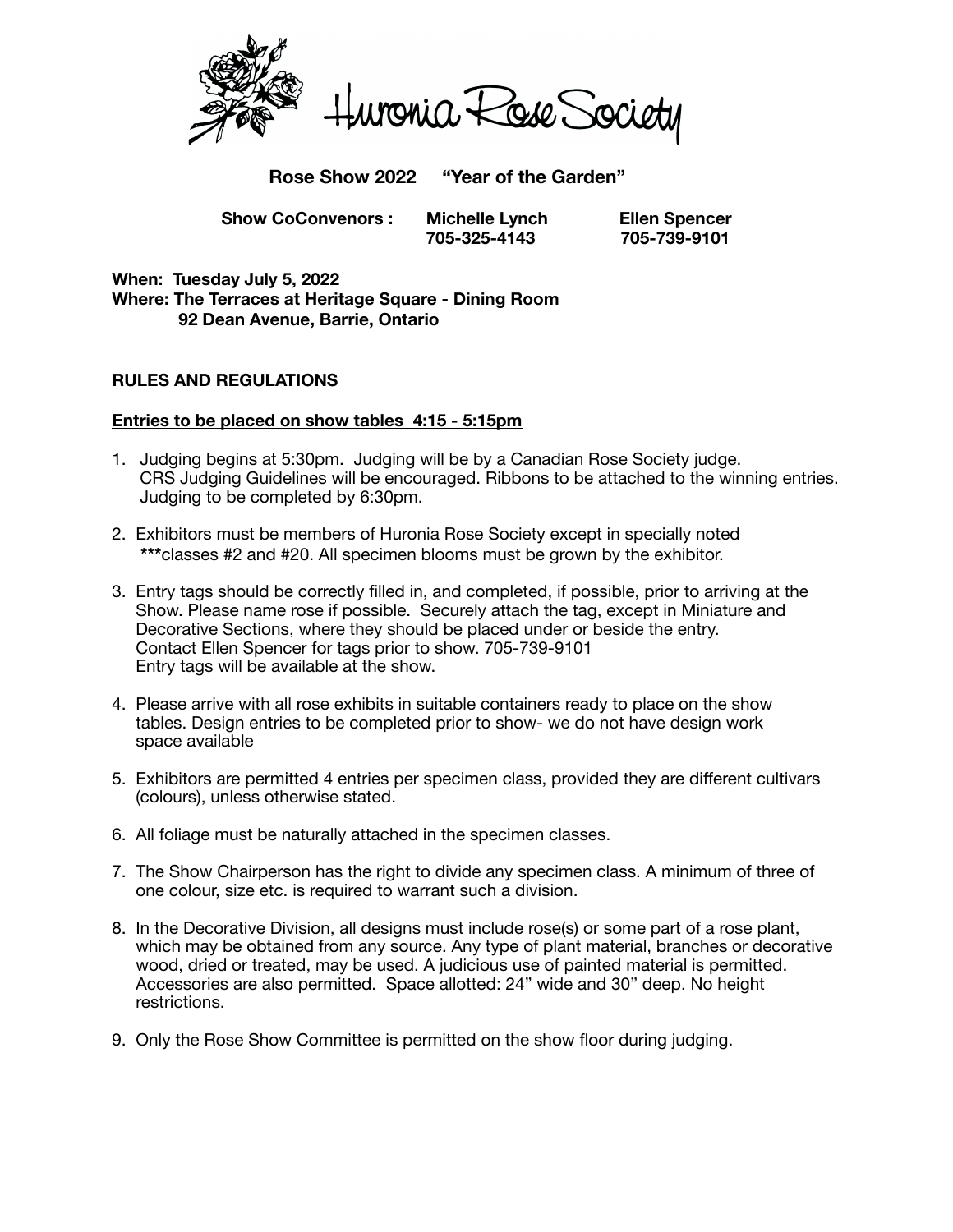#### **SPECIAL AWARDS**

#### **Cut Specimen Classes**

- Queen of the Show Edna Caldwell Plaque
- Best Miniature / Mini-Flora Rose Reta Caldwell Trophy
- Best Shrub Rose Huronia Rose Society
- Best Red Rose Wendy Caldwell-Halkewicz Memorial Trophy

#### **Decorative Division**

- Judges Choice Huronia Rose Society Trophy
- Best Design Advanced Betty Nielsen Memorial Trophy
- Best Design Novice Rosette

## **CUT SPECIMEN CLASSES**

### **LARGE FLOWERED ROSES**

(Hybrid Tea) **Class 1** One bloom per stem, any colour, any cultivar of Hybrid Tea.

#### **DISPLAYS OF ROSES**

**Class 2** Floating Rose - 1 fully open, floating rose, no foliage, any colour, any cultivar, clear water only. **\*\*\*** also open to non members of the Huronia Rose Society

**Class 3** A Collection of roses, displayed in one vase, three stems, three different cultivars

#### **SPRAYS OF CLUSTER FLOWERED ROSES**(Floribunda)

**Class 4** One spray, any colour, any cultivar of Floribunda

#### **LARGE CLUSTER FLOWERED ROSES**

(Grandiflora) **Class 5** One spray, any colour, any cultivar of Grandiflora

#### **MINIATURE ROSES or MINI-FLORA ROSES**

- **Class 6** One bloom per stem, any colour, any cultivar of Miniature
- **Class 7** One bloom per stem, any colour, any cultivar of Mini-Flora
- **Class 8** One spray, any colour, any cultivar of Miniature
- **Class 9** One spray, any colour, any cultivar of Mini-Flora

#### **CLIMBING ROSES**

**Class 10** One spray, any colour, any cultivar of Climber

#### **CANADIAN INTRODUCTIONS**

**Class 11** One bloom per stem, any colour, any cultivar **Class 12** One spray, any colour, any cultivar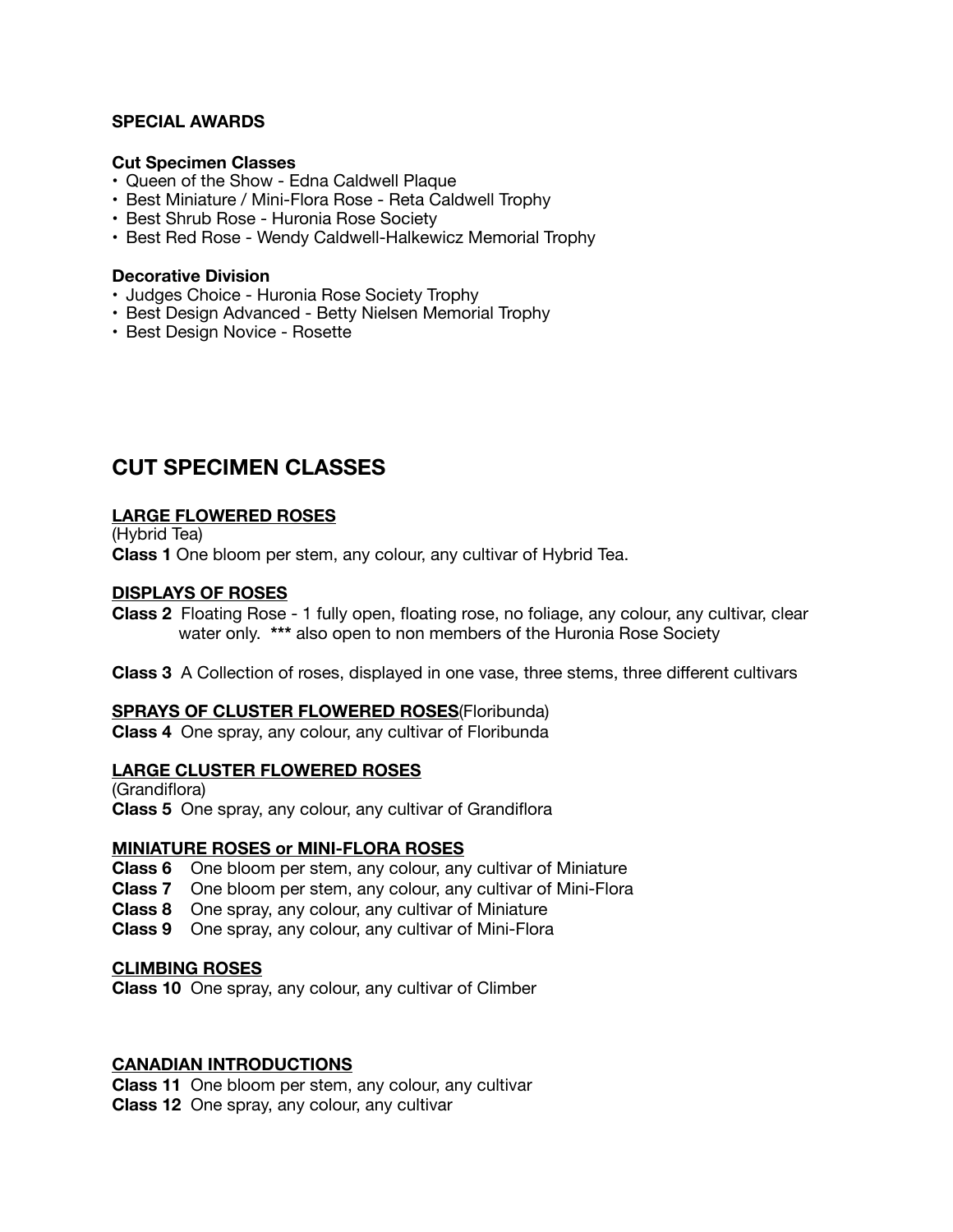#### **AUSTIN'S ENGLISH ROSES**

**Class 13** One spray, any colour, any cultivar of Austin's English Rose **Class 14** One bloom per stem, any colour, any cultivar of Austin's English Rose

#### **MISCELLANEOUS ROSES**

Shrubs, Modern Roses, and any other roses not covered in the previous sections of this schedule. For example, Hybrid Rugosas, Modern Shrubs, Polyanthas, etc. **Class 15** One bloom per stem of a Single Rose (only 5 to 7 petals), any colour, any cultivar

**Class 16** One bloom per stem, any colour, any cultivar

**Class 17** One spray, any colour, any cultivar

## **Decorative Division**

### **Theme - Year of the Garden**

| <b>Class 18</b> "Friends in the Garden" | a design - Experienced Designer<br><b>Class 19</b> "Friends in the Garden" a design - Novice Designer                                                                 |
|-----------------------------------------|-----------------------------------------------------------------------------------------------------------------------------------------------------------------------|
|                                         | <b>Class 20</b> "Friends in the Garden" a design - ***any non member of Huronia Rose Society<br><b>Class 21</b> "Friends in the Garden" a design - Invitational Class |

# **DEFINITIONS**

As per the Canadian Rose Society Guidelines for Exhibiting and Judging Roses 2001

- BLOOM: An individual flower past the bud stage and at any stage of opening thereafter, including the fully open stage.
- BUD: An immature flower not sufficiently expanded to reveal its form. Sepals may be separated and down and petals beginning to unfurl with some colour showing, but at a stage when not more than two petals are unfurled.
- COLLECTION: A number of specimens shown as one exhibit, may be in one or several Containers, SCHEDULE TO SPECIFY
- CONTAINER: A receptacle in which plant material is exhibited. This may have the form of a vase for cultural exhibits or a pot, planter, hanging basket or urn for growing plants. SCHEDULE TO SPECIFY
- CULTIVAR: A term meaning "cultivated variety". One which is maintained in cultivation through vegetative asexual propagation as opposed to a botanical "variety" which occurs and maintains itself true to type in the wild.